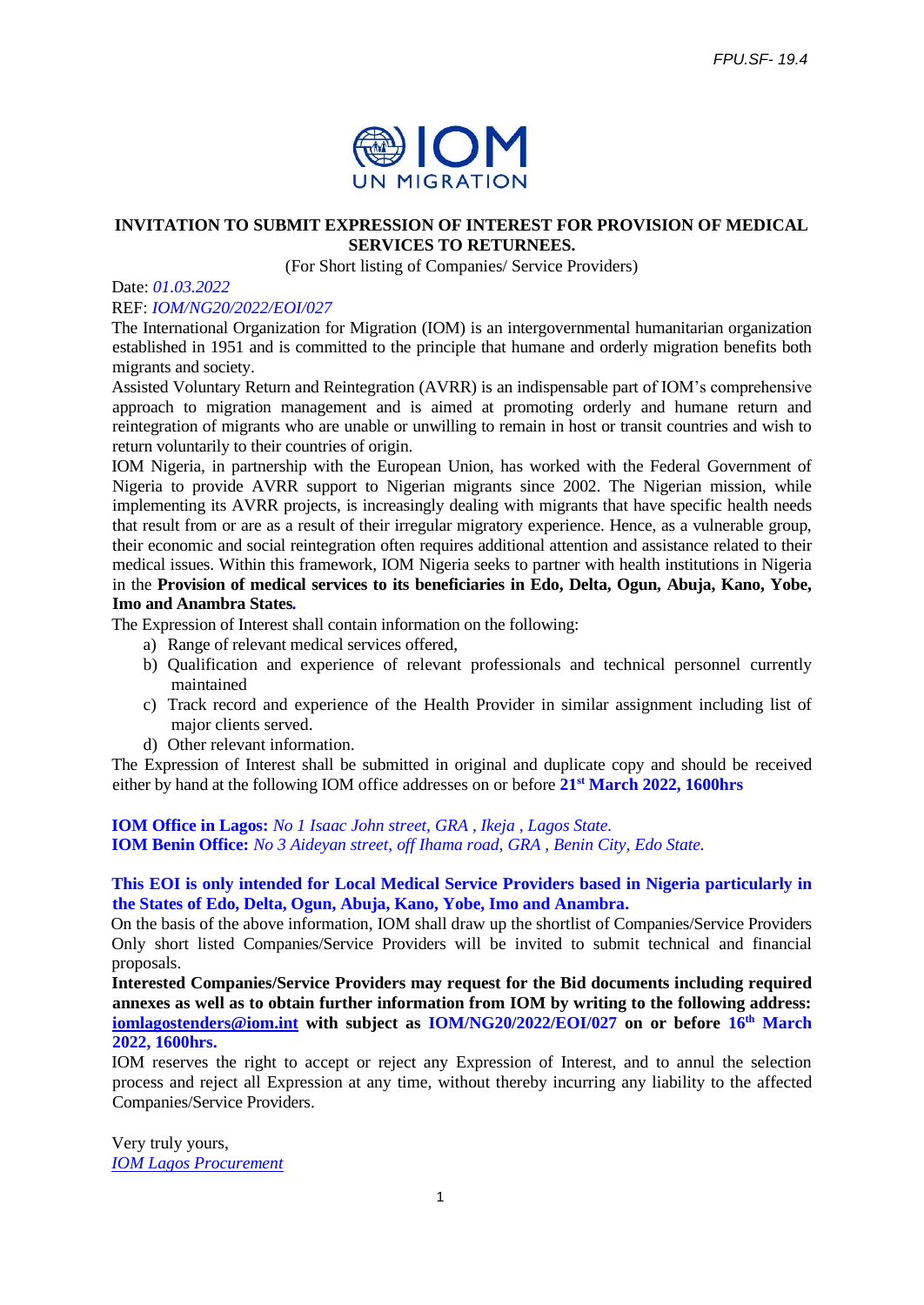

## **Request for Expression of Interest**

The International Organization for Migration (IOM) is an intergovernmental humanitarian organization established in 1951 and is committed to the principle that humane and orderly migration benefits both migrants and society.

In the framework of Assisted Voluntary Return and Reintegration (AVRR)*,* IOM now invites Expression of Interest from Health Services Providers for **Provision of Medical Services to its Beneficiaries Edo, Delta, Ogun, Abuja, Kano, Yobe, Imo and Anambra States.**

This document contains instructions on the preparation and submission of the Application including Annex A: Bidder's Information.

1. The Application must be submitted either by hand in a sealed envelope to IOM with office address as indicated below:

 **IOM Office in Lagos:** *No 1 Isaac John street, GRA , Ikeja , Lagos State.*   **IOM Benin Office:** *No 3 Aideyan street, off Ihama road, GRA , Benin City, Edo State***.** 

The submission should be received by IOM not later than *21st March 2022, 1600hrs*. Late Application will not be considered.

A detailed description must be provided on how the requirements specified in this document match the capability, experience, knowledge and expertise of the Company/ Service Provider.

- 2. A detailed description must be provided on how the requirements specified in this document match the capability, experience, knowledge and expertise of the Company/ Service Provider.
- 3. The Application must be submitted on one original and one copy and envelop must be marked "Original" and "Copy" as appropriate. If there are any discrepancies between the original and the copy the original governs. Both envelopes shall be placed in an outer envelope and sealed. The outer envelope shall be labeled with the submission address, reference number and title of the Project and name of the Company/Service Provider.
- 4. The Application must be submitted in the English language and in the format prescribed by IOM. All required information must be provided, responding clearly and concisely to all the points set out. Any application which does not fully and comprehensively address this Request for Expression of Interest may be rejected.
- 5. The Application document should comprise of the following:
	- a. Cover Letter; Clearly indicating the reference number and type of goods/services provided. **See the last page below the list of goods/services and corresponding Reference Numbers**
	- b. A copy of this Request for Expression of Interest duly signed and stamped on all pages by the Company/Service Provider's Authorized Representative; and
	- c. Duly Accomplished Bidders Information (Annex A)
	- d. Dully Accomplished and signed Vendor Information Sheet (Annex B) with All requested information and required documentation attached.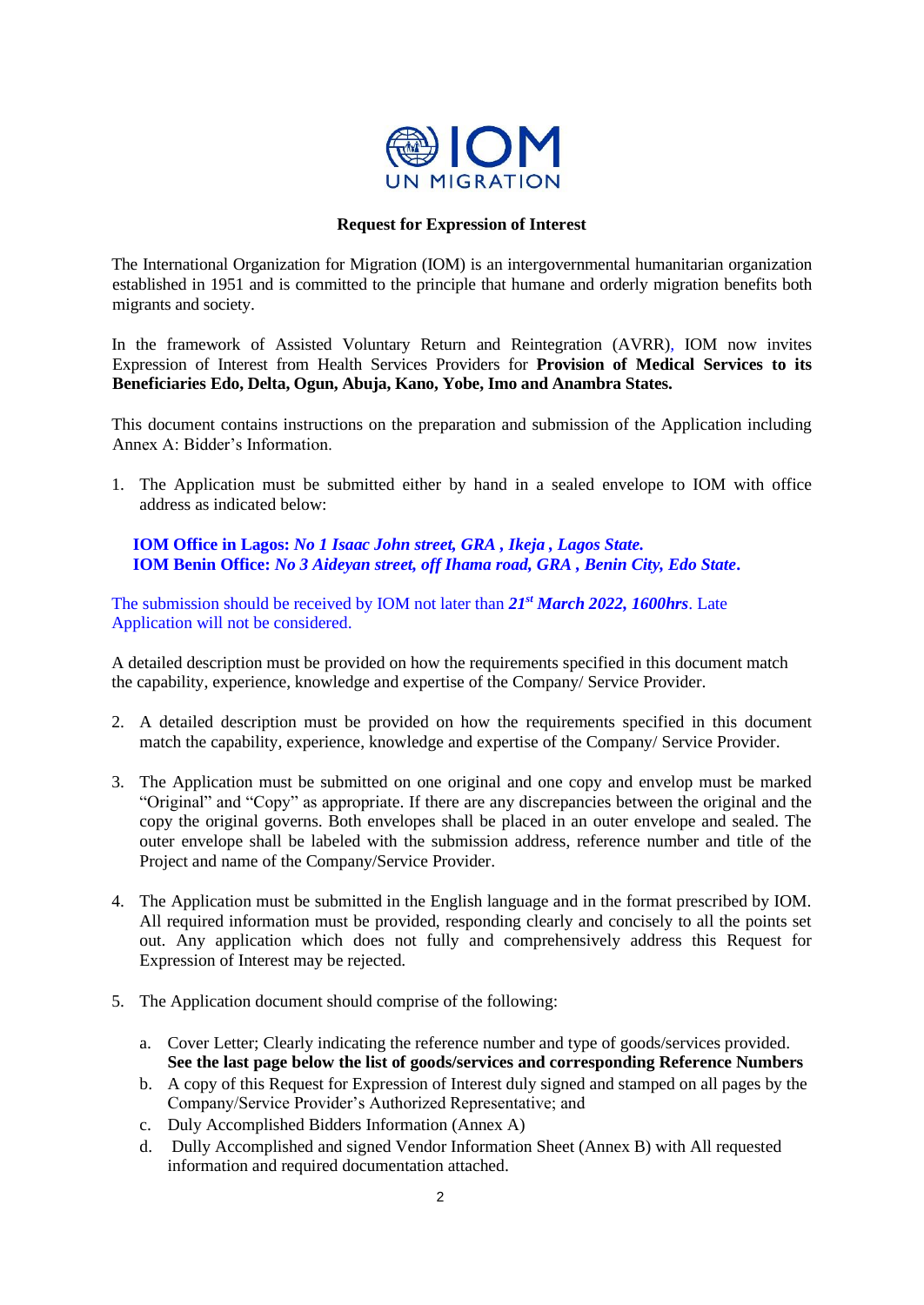- e. Duly Accomplished and signed Code of Conduct for Suppliers (Annex C).
- f. Terms of Reference document provides an understanding of the required services.
- 6. Companies/Service Providers requiring any clarifications on the content of this document may notify IOM in writing at the following address: *[iomlagostenders@iom.int](mailto:iomlagostenders@iom.int)* with subject as **IOM/NG20/2022/EOI/027***.* IOM will respond to any request for clarification received on or before 16th March 2*022, 1600hrs*.

| No. | <b>Requirements</b>                                                                                                                                                                | Compliance    |
|-----|------------------------------------------------------------------------------------------------------------------------------------------------------------------------------------|---------------|
|     |                                                                                                                                                                                    | <b>Rating</b> |
| 1.  | Cover letter in Company's letterhead.                                                                                                                                              | Pass/Fail     |
| 2.  | Company Profile (including the names of owners, key officers,<br>technical personnel)                                                                                              | Pass/Fail     |
| 3.  | Certified true copy of Certificate of Business Registration/<br>Incorporation. Registration with the Corporate Affairs Commission<br>$(CAC)$ .                                     | Pass/Fail     |
| 4.  | Company's Articles of Incorporation, Partnership or Corporation,<br>whichever is applicable, including amendments thereto, if any.                                                 | Pass/Fail     |
| 5.  | Registration/certificate of permits with Federal Ministry of Health<br>and/or appropriate state agencies concerned with accreditation and<br>monitoring of Health care facilities  | Pass/Fail     |
| 6.  | Tax Compliance: Evidence of Tax payment for the last three (3) years                                                                                                               | Pass/Fail     |
| 7.  | Audited Financial Statements and/or certified Bank Statements for<br>the last three (3) years.                                                                                     | Pass/Fail     |
| 8.  | List of all contracts entered into for the last 3 years (completed and/or<br>ongoing). Support this with documentary evidence such as copies of<br>contracts, Purchase Orders etc. | Pass/Fail     |
| 9.  | Current practicing licenses with Medical and Dental Council of<br>Nigeria (MDCN)                                                                                                   | Pass/Fail     |
| 10. | Dully filled, signed, and stamped Annex B and C (vendor<br>Information Sheet and Vendor code of Conduct)                                                                           | Pass/Fail     |

7. Applications shall be evaluated in accordance with the following criteria:

Only eligible and qualified Service Providers based on above shall be invited to participate in the bidding/tender process.

- 8. Applications may be modified or withdrawn in writing, prior to the closing time specified in this Request for EoI. Applications shall not be modified or withdrawn after the deadline.
- 9. The Company/Service Provider shall bear all costs associated with the preparation and submission of the Application and IOM will not in any case be responsible and liable for the costs incurred.
- 10. All information given in writing to or verbally shared with the Company/Service Provider in connection with this Request for EoI is to be treated as strictly confidential. The Company/Service Provider shall not share or invoke such information to any third party without the prior written approval of IOM. This obligation shall continue after the procurement process has been completed whether or not the Company/Service Provider is successful.
- 11. IOM reserves the right to accept or reject any Application, and to cancel the procurement process and reject all Applications, at any time without thereby incurring any liability to the affected Companies/Service Providers or any obligation to inform the affected Companies/Service Providers of the ground for IOM's action.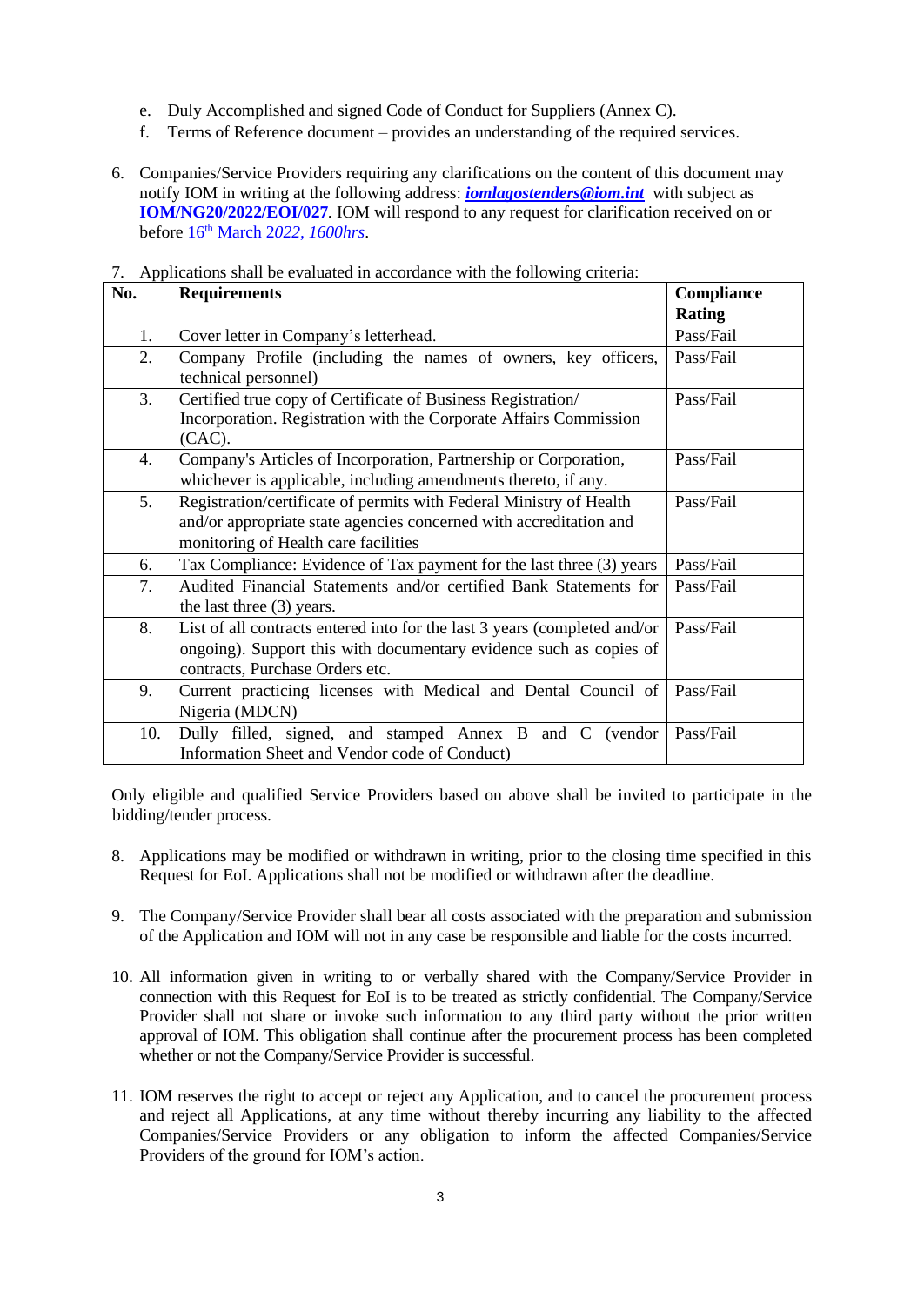# **ANNEX A: BIDDERS INFORMATION**

## **Bidders should provide the following information in table form and provide proof:**

## **TABLE 1 – GENERAL INFORMATION**

- Name of the Company
- Address
- Phone Number
- Fax Number
- Email Address
- Address of Other Offices, if any
- Name and Designation of the Contact Person
- Legal Status (*Provide certified copies of Registration)*
- Registration number
- Place of Registration
- Principal place of business
- VAT Registration number

### **Provide certified copies**

## **TABLE 2 – COMPANY EXPERIENCE IN LAST THREE YEARS**

- Starting Month/Year
- Ending Month / Year
- Client
- Description of services
- Contract Amount

Remarks (**Provide documentary evidence)**

## **TABLE 3 – SIMILAR EXPERIENCE IN LAST THREE YEARS**

- Year
- Client
- Description of works
- Contract Amount
- Remarks (**Provide documentary evidence (\*))**

**Please include copies of completion certificates issued by former clients and / or performance appreciation / evaluation letters from former clients providing their contact details and approval to contact them.**

## **TABLE 4 – ONGOING COTRACTS**

- Client
- Description of Contracts
- Location
- Amount
- % of Completion (**Provide documentary evidence)**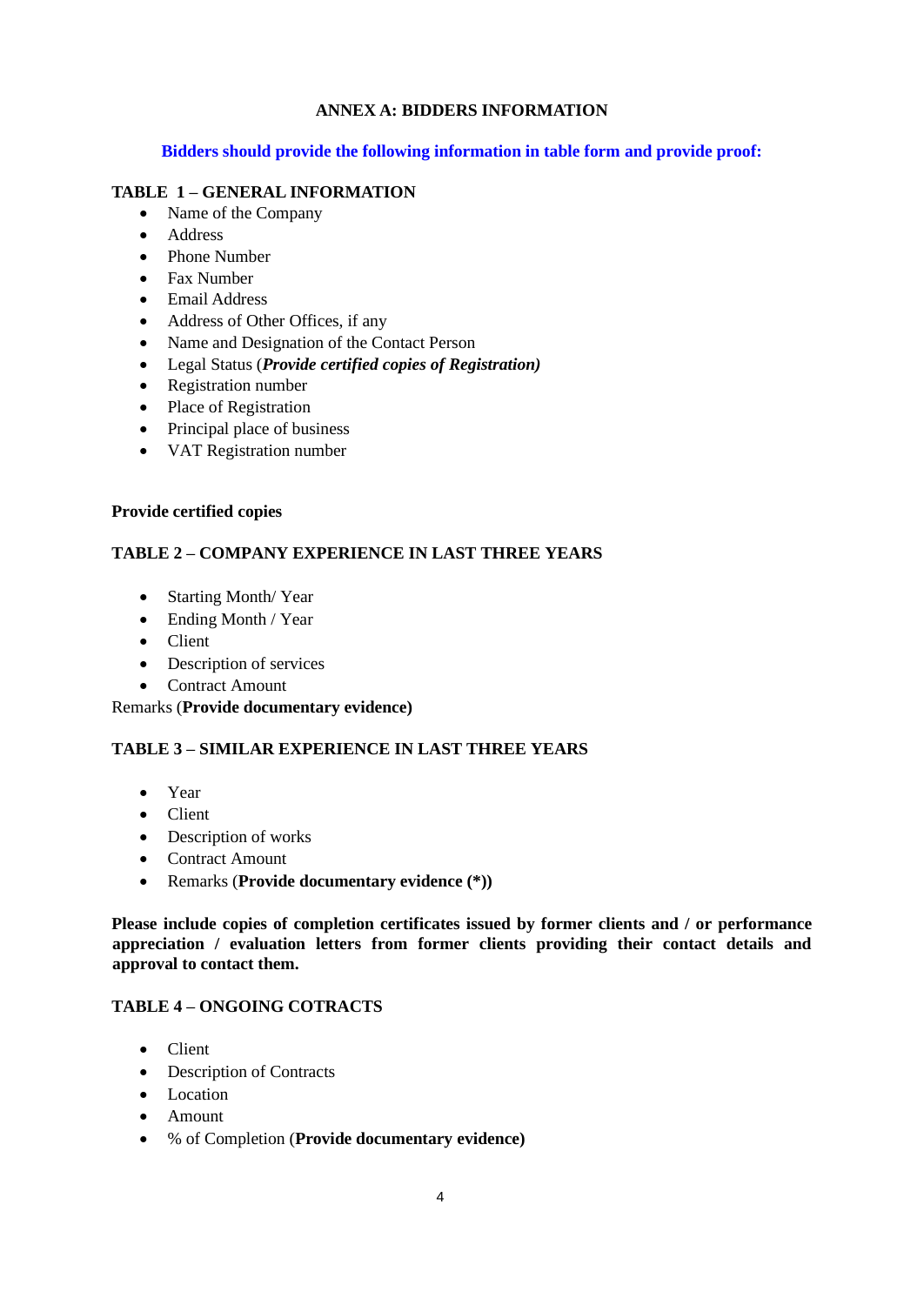# **TABLE 5 - ADEQUACY OF WORKING CAPITAL**

- Source of credit line
- Amount
- Remarks (*Provide documentary evidence)*

**Please provide proof of financial competency and audited financial statements for the last three financial years.**

## **TABLE 6 – LIST OF PERMANENTLY EMPLOYED STAFF**

\_\_\_\_\_\_\_\_\_\_\_\_\_\_\_\_\_\_\_\_\_\_ \_\_\_\_\_\_\_\_\_\_\_\_\_\_\_\_\_\_ \_\_\_\_\_\_\_\_\_\_\_\_

- Name
- Designation Qualification
- No. of Years of Experience

## **Provide an organizational chart and detailed CVs for key management and technical personnel in the Organization**

## **TABLE 7 – LIST OF PLANT AND EQUIPMENT (OWNED AND HIRED)**

- Description whether Owned or Leased
- Year of Manufacture

# **TABLE 8 – ANY OTHER INFORMATION**

**In addition to the required information, Companies may provide brochures and other related documents**

**I, the undersigned, warrant that the information provided in this form is correct and, in the event of changes, details will be provided as soon as possible:**

Name/ Signature/ Date